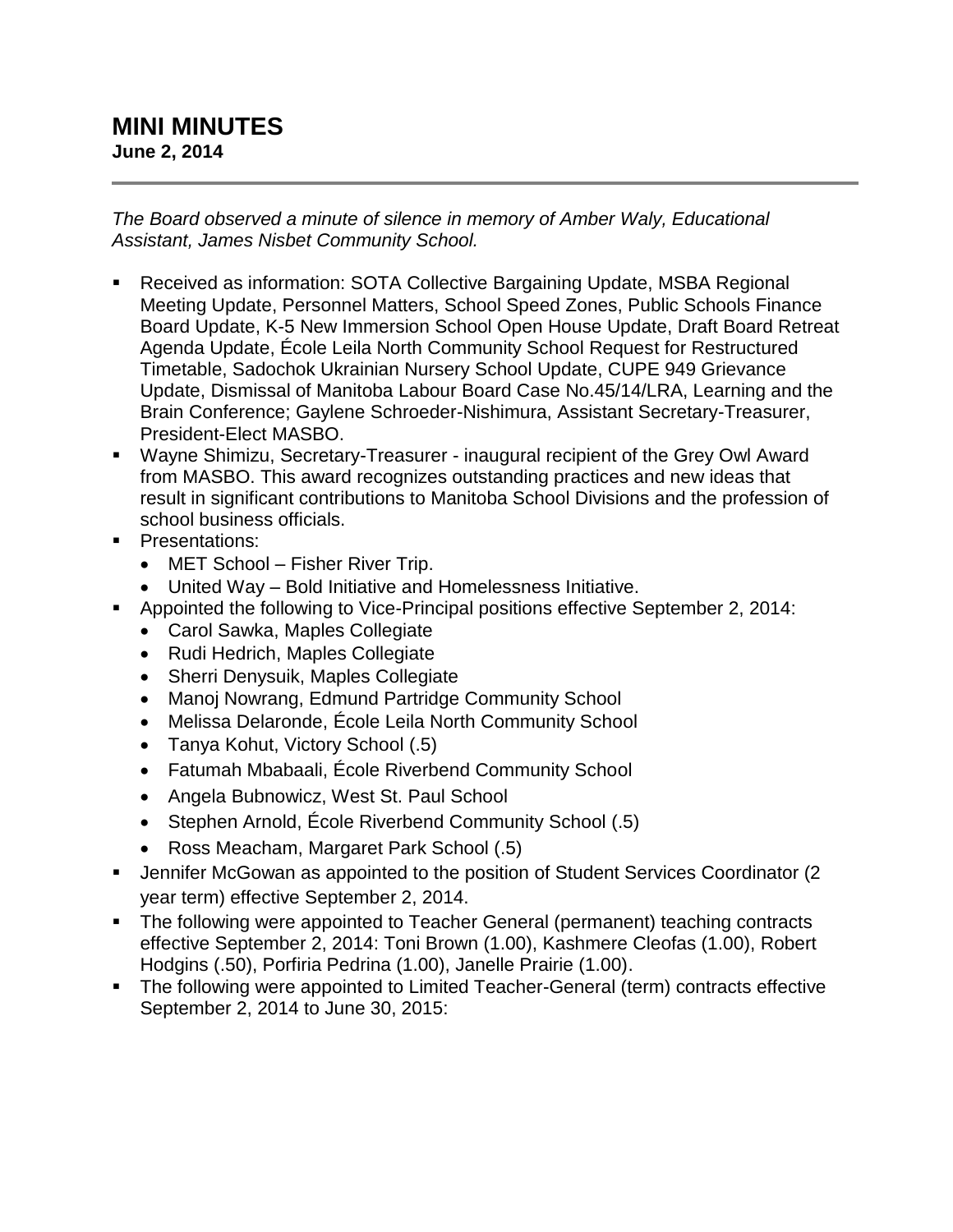Gurinder Bajwa (1.00) Jennilee Beaupre (1.00) Sara Bittner (1.00) Reuben Boulette (1.00) Pam Boen (1.00) Jen Bouskill (1.00) Marlee Bragg (1.00) Rory Brett (1.00) Dana Brown (1.00) Christina Cavell (1.00) Megan Czemerys (1.00) Melissa Diamond (1.00) Darren Ellison (1.00) Gisaya Gahungu (1.00) Landon Gibson (1.00) Lance Guilbault (1.00) Dustin Hughes (1.00)

- Andrea Johnson (1.00) Mary Kirkwood (1.00) Jordan Laidlaw (.64) Jay MacDonald (1.00) Tanya Manastersky (1.00) Talia Medwick (1.00) Alvin Pacag (1.00) Lesley Roy (1.00) Claire Semchuk (1.00) Shabnam Siddiqui (1.00) Andriana Tarasiuk (1.00) Chelsea Tomchuk (.50) Vanessa Wall (1.00) Nick Wiebe (1.00) Terri Willard (1.00) Joann Wright (1.00) Kelly Wright (1.00) Ciara Ziegler (1.00)
- Appointed the following to Limited Teacher-General (Term) contracts:
	- Ralph Abetria, full-time (1.00), effective September 2, 2014 to January 30, 2015.
	- Michelle Bui, full-time (1.00), effective May 23, 2014 to June 27, 2014.
	- Jalin Desloges, full-time (1.00), effective May 8, 2014 to June 27, 2014.
	- Jonathan Dueck, full-time (1.00), effective September 2, 2014 (indefinite).
	- Donna Engel, part-time (.50), effective September 2, 2014 (indefinite).
	- Sadia Naseem, full-time (1.00), effective September 2, 2014 to April 10, 2015.
	- Erin Nieuwenburg, full-time (1.00), effective September 2, 2014 (indefinite).
	- Crystal Ringach, full-time (1.00), effective September 2, 2014 to January 30, 2015.
	- Leah Ross,full-time (1.00), effective September 2, 2014 to December 19, 2014.
	- Chris Sargent, full-time (1.00), effective May 29, 2014 to June 27, 2014.
	- Ashley Bolt, full-time (1.00), effective September 2, 2014 to June 30, 2015.
- Andrea MacDonafull-time (1.00) Teacher General (permanent) contract effective September 2, 2014.
- **The following teachers were appointed to Substitute Teacher contracts effective the** 2013-2014 school year:

Michelle Bui **Kristya Matwichyna Erin Cathers** Sheri Mota Lindsay Dewit Larissa Rempel Ronald Doege **Christine Russell** Jordana Etkin **Riley Sault** Cara Gulay Laura Svab Nancy Hilderman **Emily Taylor** Francine Jebb Pascal Ybanez

Daniela Catanese Kimberley McCallum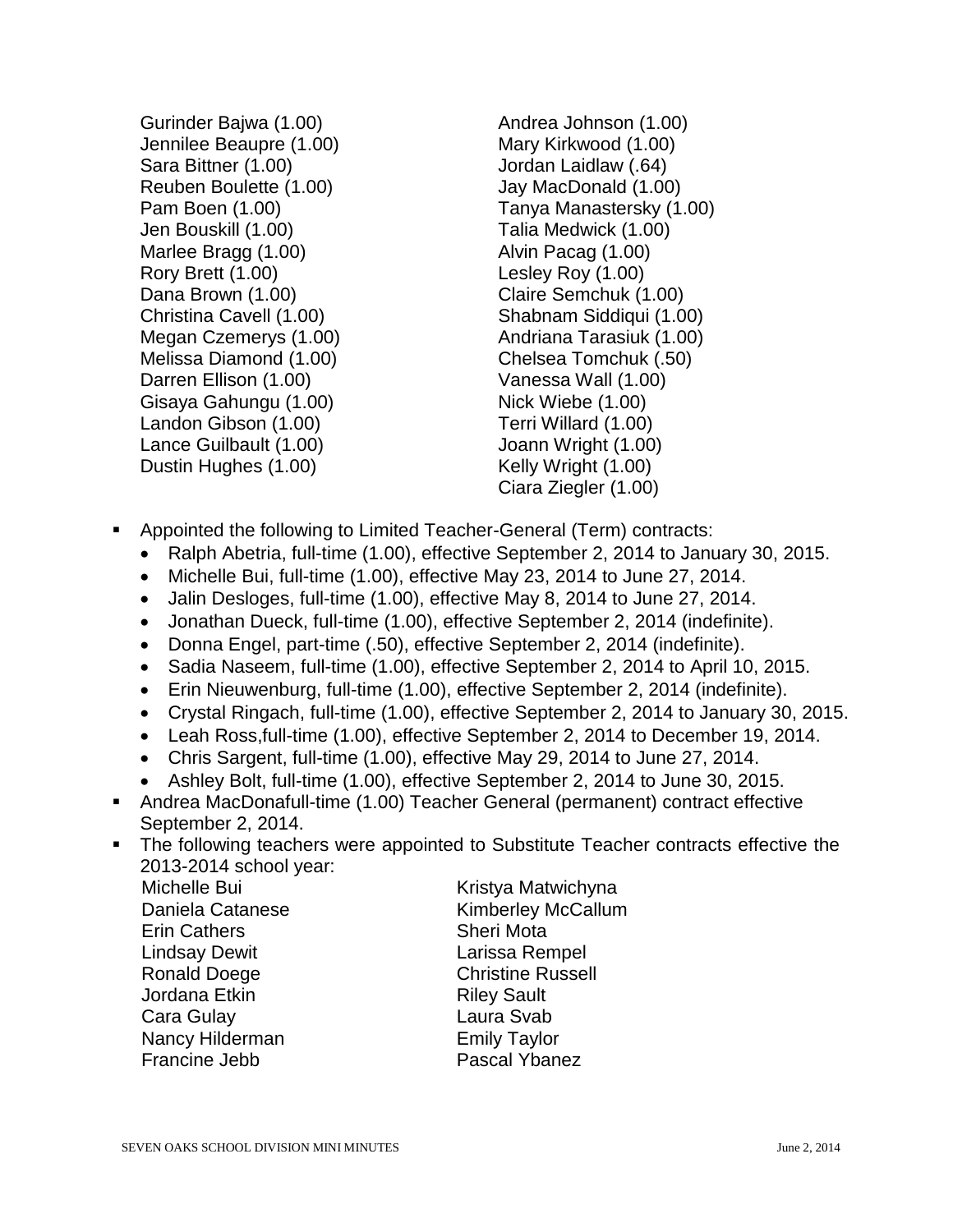The following were granted leaves of absence, without pay, effective the 2014-2015 school year:

| <b>JUIUUI YUUI.</b>        |                               |
|----------------------------|-------------------------------|
| Allison Arnason (.23)      | Suzi Prazeres (.50)           |
| Lisa Ayow $(.50)$          | Cathy Ratuski (.50)           |
| Jasmin Cavanaugh (.50)     | Melissa Rioux (.50)           |
| Lyndsay Christianson (.50) | Nathalie Rousseau (.50)       |
| Cheryl Deans (.50)         | Rosanne Sarkany (.50)         |
| Catherine Johnson (.50)    | Alberta Self (.50)            |
| Jaclyn Loganberg (.50)     | Diana Tabor (.50)             |
| Amanda Martin (.50)        | Laura Toppazzini-Bazan (.50)  |
| Christine Miron (.50)      | Natalie Trudeau (.50)         |
| Sara Neufeld (.50)         | Lisa Wicklund Whiteside (.33) |
| Shauna Neufeld (.50)       | Crystal Wiens (.33)           |
| Jane Nicholls (.50)        | Charlotte Zajac (.50)         |
|                            |                               |

- Amy Carpenter was granted a leave of absence, full-time (1.00), without pay, effective February 2, 2015 to June 30, 2015.
- Brina Larsen was granted a leave of absence, part-time (.50), without pay, effective January 5, 2015 to June 30, 2015.
- Lindsay Grant was appointed to a part-time (4 hours per day) educational assistant position effective May 21, 2014.
- Received the following notice of intent to retire from:
	- Heather LaLiberte effective January 1, 2015.
	- Fraedy Toll effective June 27, 2014.
	- Ruth Schellenberg effective June 27, 2014.
	- Cynthia Kobluk effective June 27, 2014.
	- Jonathan Skakum effective June 27, 2014.
- Received notice of intent to resign from:
	- Tara Kennedy effective June 27, 2014.
	- Nichole Karpoff effective May 2, 2014.
	- Caelin Philippot effective June 27, 2014.
- Heather LaLiberte was granted a leave of absence, part-time (3.25 hours per day), without pay, effective September 2, 2014 to January 1, 2015.
- Reva Ong was appointed to the position of custodian, full-time, (8 hours per day) effective June 2, 2014.
- **Marianne Van Aert gave notice of intent to resign effective June 27, 2014.**
- The following Superintendents' Personnel Report motion was rescinded:#14-159 Linda Bulka appointment to Vice-Principal, Maples Collegiate, effective June 16, 2014.
- **Approved:** 
	- That Prairie Architects Inc. be approved as the consultants for the R.F. Morrison 20k3 classroom addition project.
	- That Architectural Testing be awarded the contract to perform Building Envelope Commissioning and Roof Inspection Services for Garden City Collegiate 3 Storey East Wing Exterior Wall and Roof Replacement.
	- That MTS be awarded Vendor of Record for the provision of Cisco hardware, software & maintenance on the basis of low bid.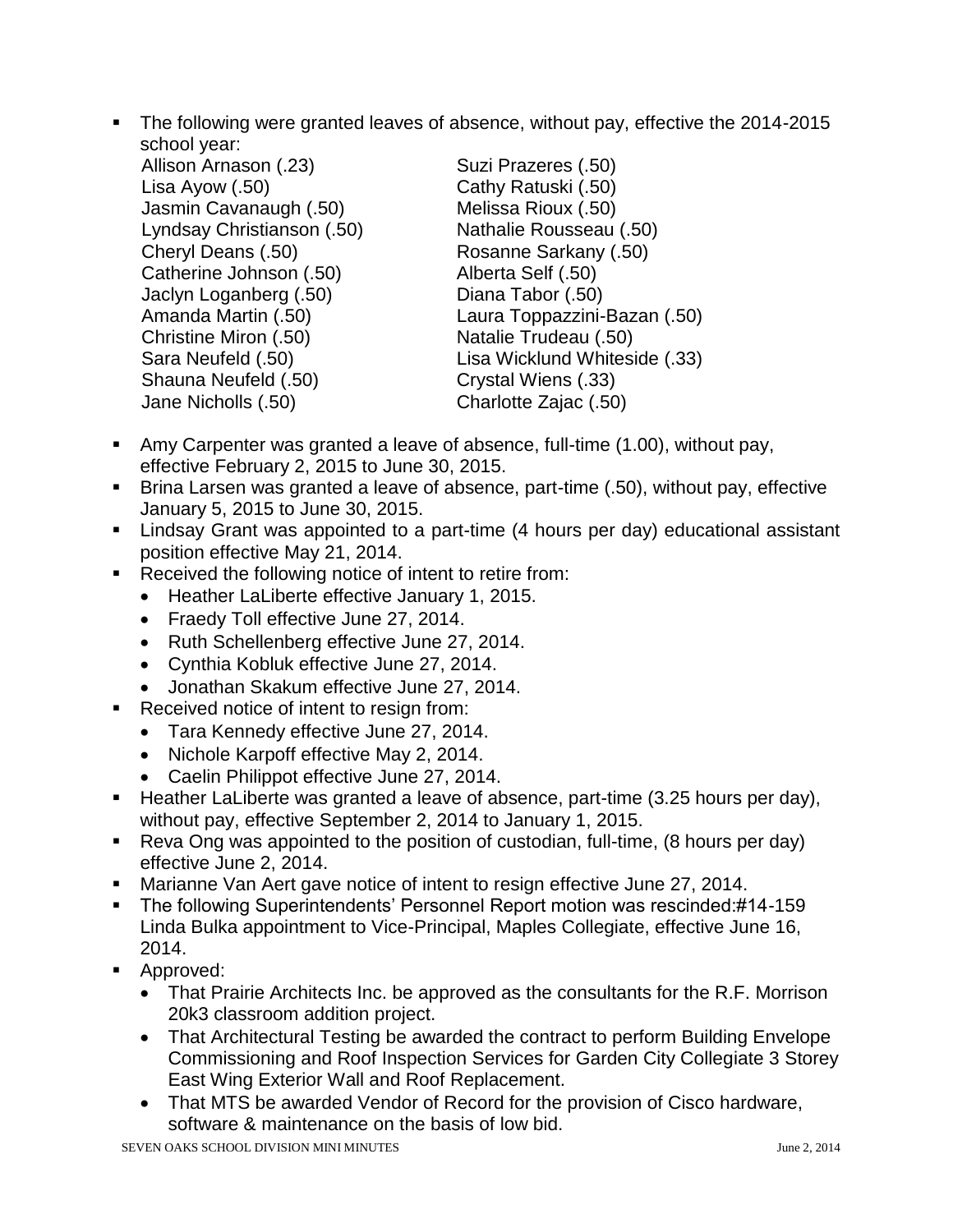- That the Board supports Forest Park School's request to the Honourable James Allum to implement the Balanced School Day for the 2014-2015 school year.
- That the Board grant permission to obtain a liquor permit for the retirement reception in honour of Edie Wilde on Thursday, June 19, 2014 at West Kildonan Collegiate.
- That the Board supports École Riverbend Community School's request to the Honourable James Allum to continue with the Balanced School Day for the 2014- 2015 school year.
- That the Board contribute \$2,500.00 towards the creation of a natural play space at West St. Paul School.
- That By-Law No. 3-2014 for the purpose of borrowing the sum of \$5,571,900.00 Dollars for the purpose of the Garden City Collegiate Science Room Upgrade (\$50,000.00), Victory School Stand Alone Childcare (\$850,200.00), New dual K-8 Amber Trails School (\$4,566,500.00), Two un-linked Portable Classrooms at West St. Paul School (\$15,700.00), Two un-linked Portable Classrooms at École Belmont School (\$15,700.00), Portable Classrooms at Arthur E. Wright, O.V. Jewitt & James Nisbet (\$46,700.00) and Grooming Room & Elevator at West St. Paul School (\$27,100.00) be given first reading.
- **Approved for payment:** 
	- Cheques  $\#2142123$  to  $\#2143595$  and  $\#807$  to  $\#840$ , US cheques  $\#214099$  to #214141, direct deposits #20144011 to #20146850, and pre-authorized debits #2014118 to #2014175 in the amount of \$13,575,855.66 be approved.
	- Certificate of Payment No. 12 for the new Amber Trails School project in the amount of \$1,016,680.71 be paid to Bockstael Construction Limited.
	- Statutory Holdback on Certificate of Payment No. 12 for the new Amber Trails School project in the amount of \$78,508.16 be paid to the Seven Oaks/Bockstael Construction account.
	- Certificate of Payment No. 10 for the Maples Collegiate Commons addition in the amount of \$276,799.06 be paid to Bockstael Construction Limited.
	- Statutory Holdback on Certificate of Payment No. 10 for the Maples Collegiate Commons addition in the amount of \$21,374.44 be paid to the Seven Oaks/Bockstael 449-Maples Commons account.
	- Invoice No. 5919 for the Edmund Partridge/Elwick Elevator/Grooming Room project in the amount of \$5,565.00 be paid to Dyregrov Robinson Inc.
	- Invoice No. 3153 for the MET school relocation in the amount of \$4,642.49 be paid to Landmark Planning & Design Inc.
	- Invoice No. 5634 for the Victory Day Care project in the amount of \$4,044.53 be paid to MCM Architects Inc.
	- Invoice No. W-2014-052 for the New Amber Trails School project in the amount of \$2,593.50 be paid to M. Block & Associates Ltd.
	- Invoice No. 13264 for the Maples Collegiate Commons addition in the amount of \$8,137.21 be paid to Number Ten Architectural Group.
	- Certificate of Payment No. 8 for the Victory Day Care project in the amount of \$170,889.89 be paid to Gateway Construction & Engineering.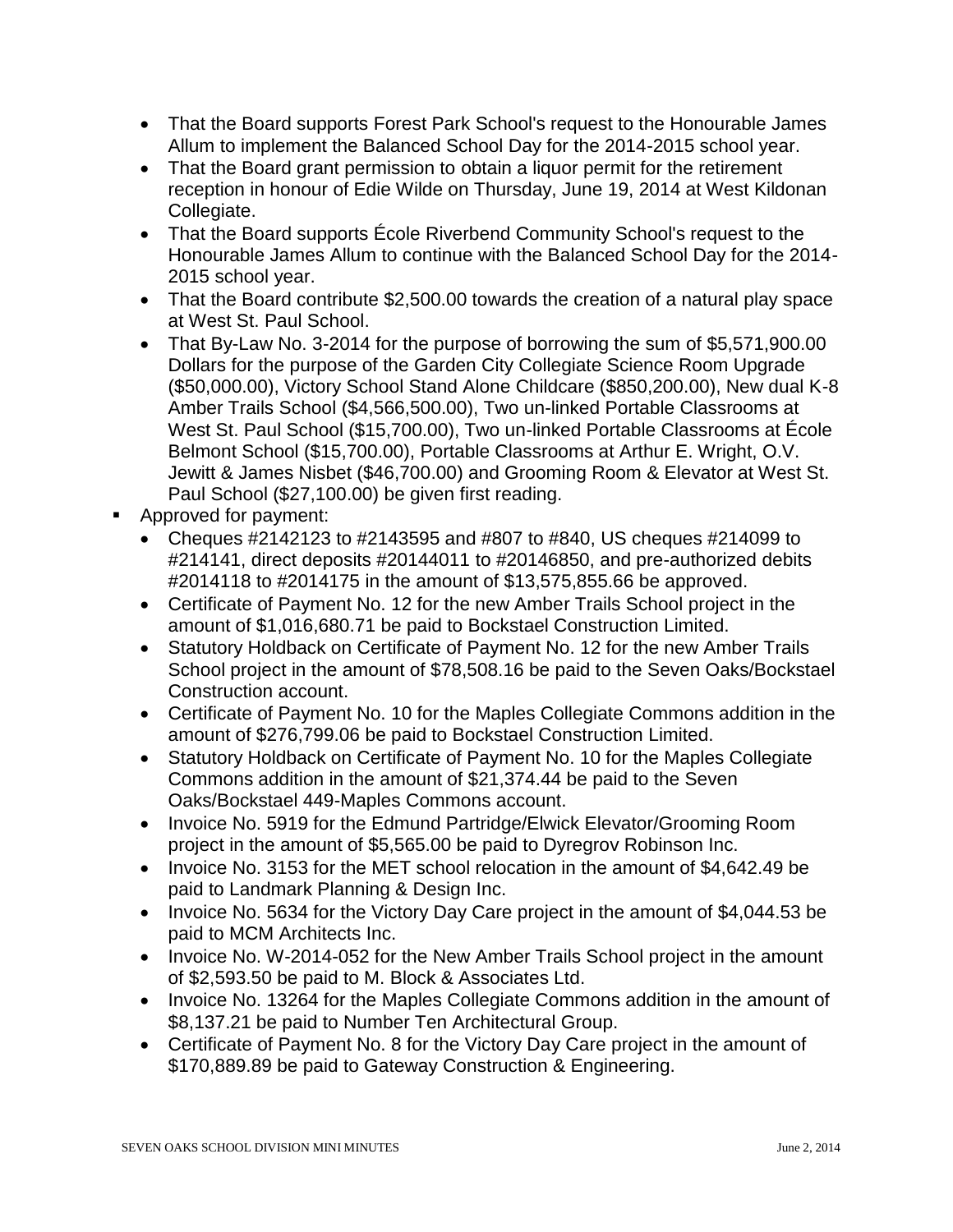- Statutory Holdback on Certificate of Payment No. 8 for the Victory Day Care project in the amount of \$13,196.13 be paid to the Seven Oaks/Gateway 441 Victory Day Care account.
- Invoice No. 4300 for the New Amber Trails School Project in the amount of \$16,035.01 be paid to Prairie Architects Inc.
- Invoice No. 4305 for the New Red River School project in the amount of \$58,973.83 be paid to Prairie Architects Inc.
- Invoice No. 440 for the New Amber Trails project in the amount of \$4,305.00 be paid to QCA Building Envelope Ltd.
- Invoice No. 459 for the New Amber Trails School project in the amount of -\$472.50 be paid to QCA Building Envelope Ltd.
- Invoice No. 14951 for the Maples Roof (Phase 2) project in the amount of \$32,523.75 be paid to Tritech Fall Protection Systems Ltd.
- Invoice No. 14931 for the Maples Roof (Phase 2) project in the amount of \$13,938.75 be paid to Tritech Fall Protection Systems Ltd.
- Invoice No. 461 for the Victory Day Care project in the amount of \$5,019.00 be paid to QCA Building Envelope Ltd.
- Invoice No. 4324 for the New Red River School project in the amount of \$139,757.44 be paid to Prairie Architects Inc.
- Invoice No. 13300 for the Elwick Elevator/Grooming Room project in the amount of \$5,103.80 be paid to Number TEN Architectural Group.
- Invoice No. 13304 for the Edmund Partridge Elevator/Grooming Room project in the amount of \$4,325.69 be paid to Number TEN Architectural Group.
- Invoice No. 5654 for the Victory Day Care project in the amount of \$2,481.86 be paid to MCM Architects Inc.
- Renewal of Leases:
	- That the Board sign a lease renewal for the July 1, 2014 to June 30, 2015 term with Maples Day Care for the rental of day care space at École Constable Edward Finney School at a rental fee of \$1,780.92 per month.
	- That the Board sign a lease renewal for the July 1, 2014 to June 30, 2015 term with the Educational Assistants of Seven Oaks for the rental of office space at Edmund Partridge Community School at a rental fee of \$76.50 per month.
	- That the Board sign a lease renewal for the July 1, 2014 to June 30, 2015 term with Seven Oaks Teachers' Association for the rental of office space at Ben Zaidman Educational Resource Centre at a rental fee of \$117.50 per month.
	- That the Board sign a lease renewal for the July 1, 2014 to June 30, 2015 term with Sugar-N-Spice Kiddie Haven Inc. for the rental of day care space at École Riverbend Community School at a rental fee of \$2,065.50 per month.
	- That the Board sign a lease renewal for the July 1, 2014 to June 30, 2015 term with Sugar-N-Spice Kiddie Haven Inc. for the rental of day care space at West Kildonan Collegiate at a rental fee of \$4,265.64 per month.
	- That the Board sign a lease renewal for the September 1, 2014 to June 30, 2015 term with O.K. Before and After School Child Care Centres Inc. for the rental of the mini-gymnasiums at A.E. Wright Community School, École Constable Finney School, Elwick Community School and O.V. Jewitt Community School at a rental fee of \$164.80 per month per site.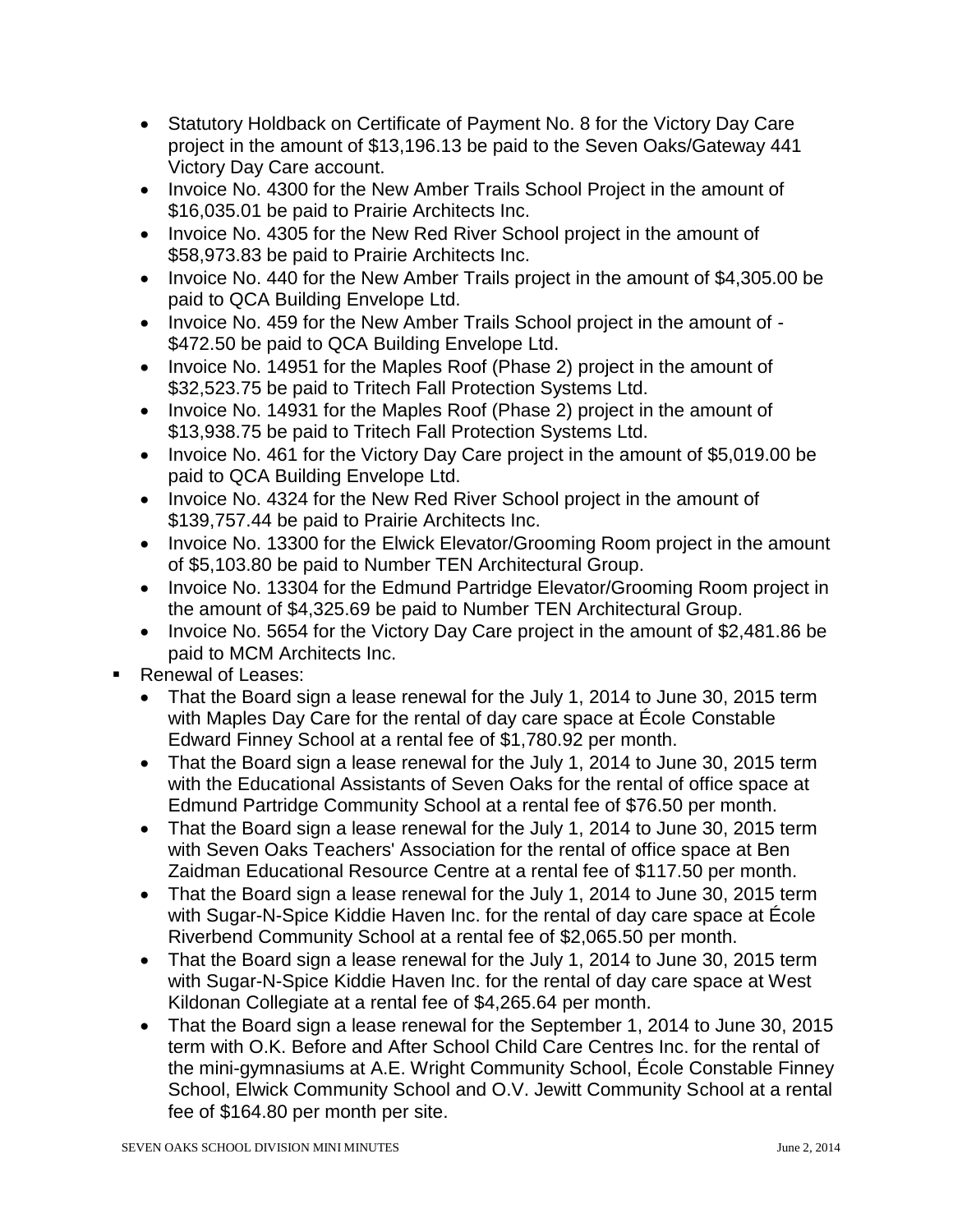- That the Board sign a lease renewal for the September 1, 2014 to June 30, 2015 term with Sunny Mountain Child Care Centres (1985) Inc. - Belmont Before and After School Program for the rental of the gymnasium, music room and kindergarten room at Belmont School at a rental fee of \$164.80 per month.
- That the Board sign a lease renewal for the September 1, 2014 to June 30, 2015 term with Collicutt Before and After School Program for the rental of gymnasium space at Collicutt School at a rental fee of \$164.80 per month.
- That the Board sign a lease renewal for the September 1, 2014 to June 30, 2015 term with Seven Oaks Child Care Centre Inc. for the rental of the gymnasium, including storage facility in the gymnasium area at R.F. Morrison School at a rental fee of \$164.80 per month.
- That the Board sign a lease renewal for the September 1, 2014 to June 30, 2015 term with Kidi-Garden Day Nurseries Inc. for the rental of the gymnasium, minigymnasium and library at Victory School at a rental fee of \$164.80 per month.
- That the Board sign a lease renewal for the September 1, 2014 to June 30, 2015 term with YM-YWCA of Winnipeg Before and After School Program for the rental of the mini-gymnasium at West St. Paul School at a rental fee of \$164.80 per month.
- That the Board sign a lease renewal for the September 1, 2014 to June 30, 2015 term with Sugar-N-Spice Kiddie Haven Inc. School Age Program for the rental of the mini-gymnasium at École Riverbend Community School at a rental fee of \$164.80 per month.
- That the Board sign a lease renewal for the September 1, 2014 to June 30, 2015 term with Aleph Bet Child Life Enrichment Program - Margaret Park Satellite Site for the rental of day care space for the before and after school program and halfday kindergarten program at Margaret Park School at a rental fee of \$544.85 per month.
- That the Board sign a lease renewal for the September 1, 2014 to June 30, 2015 term with Aleph Bet Child Life Enrichment Program - Forest Park Satellite Site for the rental of day care space for the before and after school program at Forest Park School at a rental fee of \$164.80 per month.
- That the Board sign a lease renewal for the July 1, 2014 to June 30, 2015 term with Sunny Mountain Day Care Centre (1985) Inc. for the rental of the kindergarten room and, when available, the computer room and gymnasium at Governor Semple School at a rental fee of \$501.08 per month.
- That the Board sign a lease renewal for the September 1, 2014 to June 30, 2015 term with Little Dipper Montessori Nursery for the rental of day care space at Collicutt School at a rental fee of \$673.81 per month.
- That the Board sign a lease renewal for a July 1, 2014 to June 30, 2015 term with Kidi-Garden Day Nurseries Inc. for the rental of Seven Oaks School, 172 Smithfield Avenue at a rental fee of \$2,657.87 per month.
- That the Board sign a lease renewal for the July 1, 2014 to June 30, 2015 term with the Manitoba Association of School Superintendents for the rental of office space at the Ben Zaidman Educational Resource Centre at a rental fee of \$465.33 per month.
- That the Board sign a lease renewal for the September 1, 2014 to June 30, 2015 term with O.K. Before and After School Child Care Centres Inc. - Kindergarten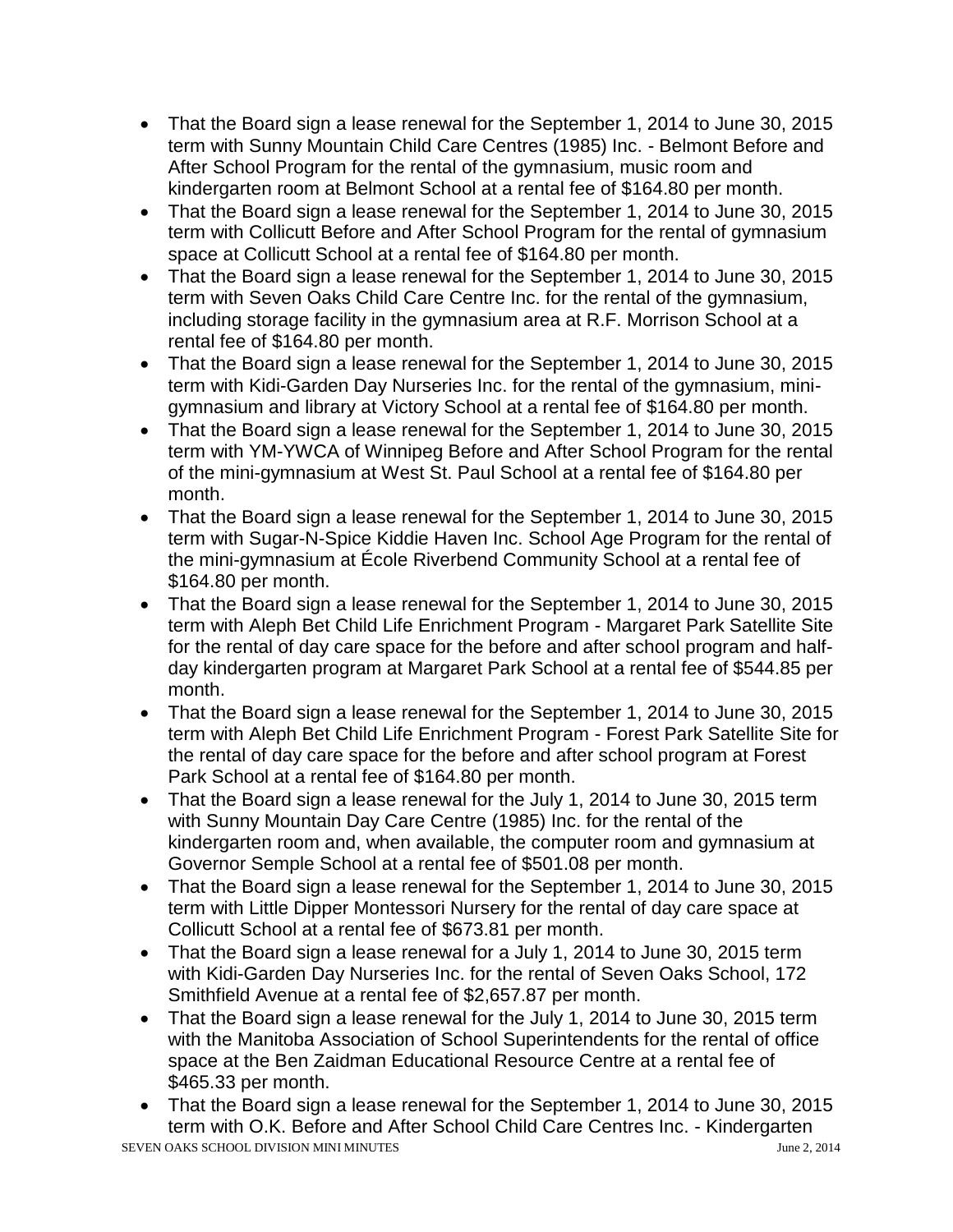Child Care Program for the rental of day care space at O.V. Jewitt Community School at a rental fee of \$459.00 per month.

- That Educational Leave be granted to the following:
	- o Darcy Dewit-James Nisbet-12 days
	- o Sari Rosenberg-on behalf of R. F. Morrison staff-24 days
	- o Aaron Tryon-on behalf of Forest Park staff-16 days
	- o Julie Biluk, Barbara Gajda-Garden City-12 days
	- o Jamie Krutkevich-Slight-on behalf of Leila North staff-16 days
	- o Stacey Los, Shelley Torz-West St. Paul-9 days
	- o Renata Gawlik, Martina Vergata-A. E. Wright-8 days
	- o Anna Melizza-on behalf of Constable E. Finney, West Kildonan, A. E. Wright and James Nisbet staff-4 days
	- o Marusia Kulyk-on behalf of Victory staff-12.5 days
	- o Michelle Jean-Paul-on behalf of Belmont, Constable E. Finney and Riverbend staff-10 days
	- o Jennifer Lamoureux-on behalf of Constable E. Finney staff-8 days
	- o Max Santiago, Midas Gonzales, Jeremy Daniels-A. E. Wright-6 days
	- o Cari Satran-on behalf of Leila North, H. C. Avery, Seven Oaks Middle School staff-13 days
- Committee Reports: Board/Student Liaison Committee Report 2013-2014 School Year.
- Conference Reports:
	- Jane Romio, Principal, Edmund Partridge School. Learning Disabilities Association of America, February 19 to 21, 2014 - Anaheim, California.
	- Kim Kovacs, Principal, École Riverbend Community School. National Green Schools Conference, March 27 to 29, 2014 - Sacramento, California.
	- Peter Krahn, Principal, Wayfinders. Learning and the Brain Science of Smarter Minds, May 7 to 10, 2014 - New York.
	- Sheri Denysuik, Vice-Principal, Edmund Partridge Community School. Learning and the Brain - Science of Smarter Minds, May 7 to 10, 2014 - New York.
- **Correspondence Received From:** 
	- Edward Ploszay, Chairperson, Board of Trustees. Letter to Jonathan Amaral, student, Maples Collegiate, congratulating him on winning the Silver medal at the 17th Annual Skills Manitoba Competition.
	- Manitoba Education and Advanced Learning. Learning to Age 18 Coordinator Grant.
	- Edward Ploszay, Chairperson, Seven Oaks School Division. Letter to the Honourable James Allum regarding inequities in education funding.
	- City of Winnipeg Public Works Department. Reduced speed limits in school zones.
	- West Kildonan Collegiate Europe Trip 2014. Students summaries of their trip to Europe, April 2014.
	- Jennie Ruhr, MET School Advisor. MET School Grade 12 class trip to Quebec and Montreal, Spring 2015.
	- Nancy Janelle, Rory Brett MET School Advisors. MET School Grade 10 class trip to Ottawa, Ontario.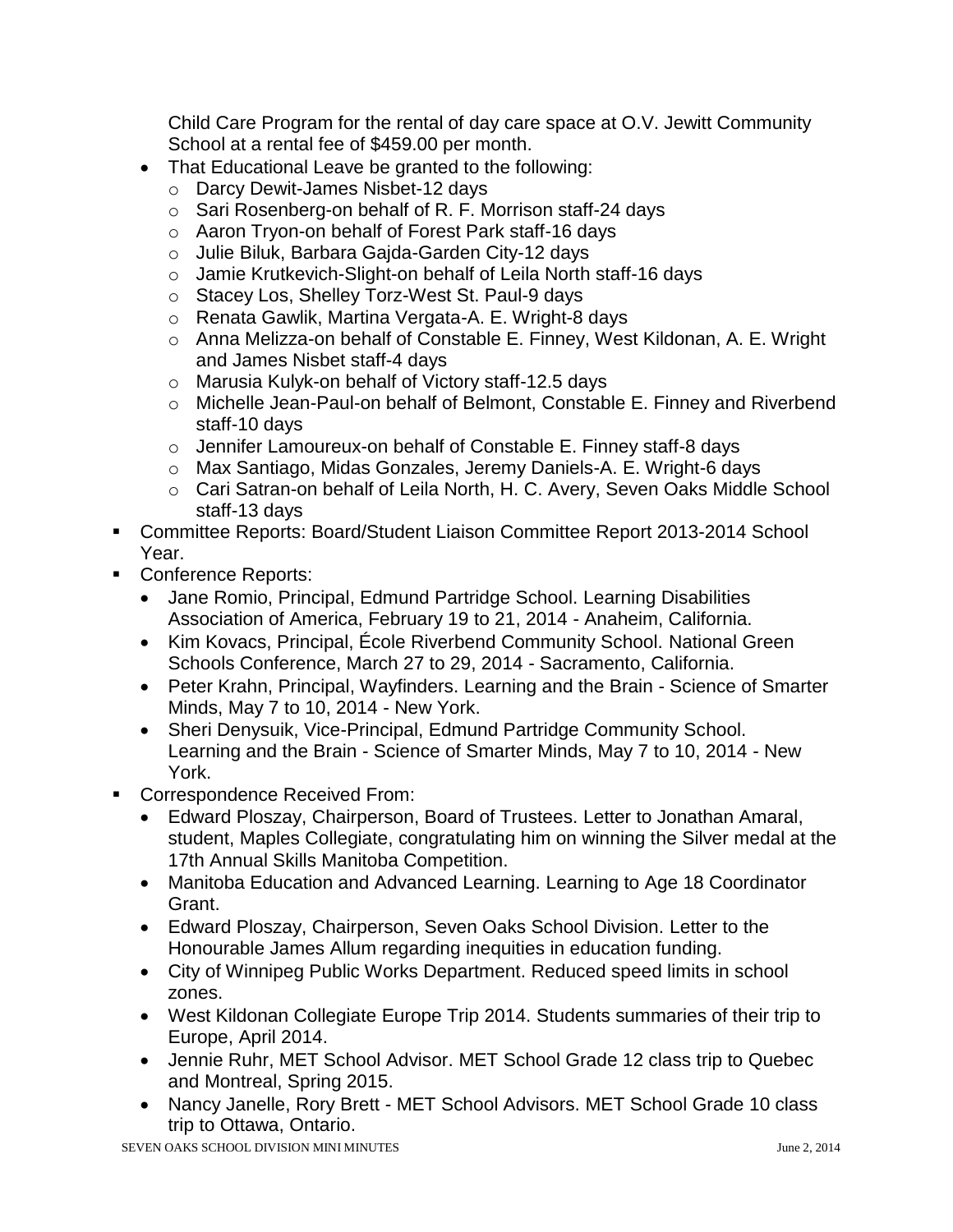- George Coupland, Director, Labour Relations, Manitoba School Boards Association. Teacher Collective Bargaining.
- Keith Thomas, Risk Manager, Manitoba School Boards Association. Workplace Inspections.
- Jieno Lagac, Grade 8 Student, École Leila North. Letter to Board suggesting there be more parks in Winnipeg.
- Lindsay Hourie, Community Development Worker, City of Winnipeg. Aboriginal Scholarship and Service Award Program offered by the City of Winnipeg.
- M. Lemoine, Deputy City Clerk, City of Winnipeg. Subdivision and Rezoning Southeast corner of McPhillips Street and Murray Avenue.
- Floyd Martens, President, Manitoba School Boards Association. Review of Manitoba School Boards Association governance structure.
- Safe Schools Manitoba. New website: safeschoolsmanitoba.ca.
- MERN Treaties and Reconciliation Summer Seminar Friday, June 6, 2014.
- Heather Demetrioff, Associate Director, Manitoba School Boards Association. Membership Satisfaction Survey 2014. Manitoba School Boards Association. Three day institute for senior divisional leadership teams.
- Clean Air Day June 4, 2014.
- Carolyn Duhamel, Executive Director, Manitoba School Boards Association. Aboriginal Education Study Tour - July 6 to 12, 2014.
- Manitoba School Boards Association e-bulletin May 21, 2014.
- James Allum, Minister of Education and Advanced Learning. Approval to continue the Balanced School Day concept at West St. Paul School for the next five school years.
- James Allum, Minister of Education and Advanced Learning. Construction of new French Immersion Red River School - Ministerial Award.
- Christina Legris, Number TEN Architectural Group. Change Order # 19 Maples Commons Addition.
- John Wassenaar, Number TEN Architectural Group. Change Orders # 20,21,22,23,25,26,27 - Maples Commons Addition.
- James Allum, Minister of Education and Advanced Learning. Thirty million in new capital funding support for Skill Build Shops (vocational instructional renewal).
- Andrea Lawson, PSFB, R.F. Morrison Addition. Authorization to proceed.
- Jerri Weston, Secretary, EA7OAKS. Executive list for 2014-2015.
- MSBA CPI Update May 23-14.
- David Yeo, Director, Manitoba Education & Advanced Learning. Smaller Classes Initiative Update
- MASBO Winnipeg Region. Residual Fee Rates 2014-2015.
- James Allum, Minister of Education and Advanced Learning. Successful applicants for 2014-2015 Educational for Sustainable Development (ESD) Grant include: Edmund Partridge, Wayfinders, James Nisbet, Margaret Park, Victory.
- Canadian Education Association. The Facts on Education. What are effective approaches to improving students' mental well-being?
- MERN Spring 2014 Special Forum.
- Sherwood Armbruster, Manager of Special Projects, City of Winnipeg. 2014 Civic & School Board Election.